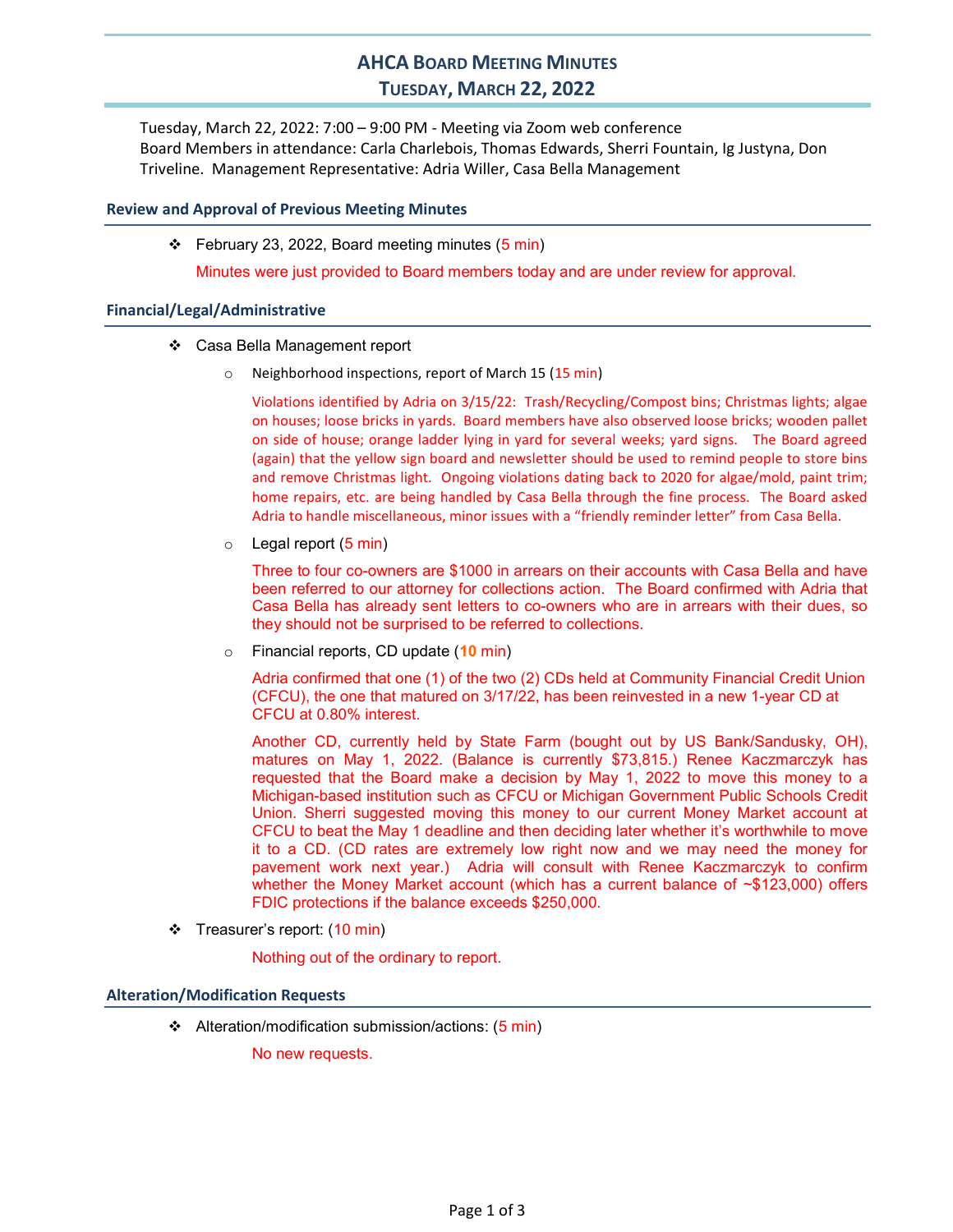❖ Kilburn Park sump water overflow issue (15 min)

Ig reported on his investigation of this issued in response to a co-owner's complaint. The property owner is an absentee landlord who has hired a local property management company. Last year, a contractor came out to clear a small amount of roots out of the co-owner's portion of pipe. This proved to be a temporary fix. It appears the line is plugged again. It is also possible a buried section of pipe at the junction of the co-owner's pipe and the main pipe may also be compromised. The co-owner would be responsible for resolving issues related to his section of pipe; AHCA would be responsible for clearing and/or repairs to the main pipe. This is an urgent situation. Adria will contact Perimeter, LLC on behalf of AHCA to arrange for an inspection of this severe drainage/flooding problem and coordinate Perimeter's site visit with Ig and Thomas.

Evaluation of AHCA's ponds/stormwater system (10 min)

Adria has arranged for Washtenaw Engineering to conduct a site visit at 2:00 p.m., Wednesday, 3/23/22, to review our ponds/stormwater system. Adria also contacted Barr Engineering (who referred Adria to Rowe Engineering) and Perimeter, LLC (who recommended Washtenaw Engineering). Adria will follow up with Rowe Engineering to discuss an on-site visit, so we can obtain an additional estimate.

**❖** Mosquito dunks (Who will order, who will disperse?) (5 min)

Ig will order the dunks through his Amazon account. Treatments need to be done in May, June, July and August. Last year, 300 dunks were ordered (100/month). This year, we may increase to 120/mo. Carla volunteered to disperse the "dunks" this year. Note: Ig believes pond and drain access could be improved by brush hogging pathways. He will seek input from Washtenaw Engineering.

#### Open Board Issues

 Speeding Issues Work Group, Co-Owner Volunteer (No response, place note in Newsletter?) (5 min)

Multiple attempts have been made to connect with a co-owner who previously approached the Board to volunteer to lead a task force to investigate speeding mitigation options for Arbor Hills. After discussion of various options, the Board decided to post reminders about "slowing down" on the yellow sign board and in newsletters.

❖ AHCA Web Site, Board group email status (10 min)

AHCA's is up and running again: http://arbor-hills.org. There are continuing problems with the AHCA Board email address. Ig will explore new options. In the meantime, AHCA co-owners should rely on Adria Willer to field their questions and convey messages to the Board. She can be reached at: awiller@casabellamanagement.com or (248) 655-1500.

❖ Spring (wet season) pond/storm water system evaluations (5 min)

Washtenaw Engineering will visit with Board members at 2:00 p.m. on Wednesday, 3/23/22 to conduct a preliminary, on-site inspection of our ponds/storm water system and, if appropriate, provide an estimate for maintenance that may need to be performed. (Ig just cleared loose debris from the riser adjacent to Pond D.)

Evaluation of road surface for minor (cold patch) repairs/evaluation for road testing

Board members will meet on the afternoon on Monday, April 4, 2022 to perform a neighborhoodwide roadway inspection of our pavements. The purpose will be to identify potholes and sections of compromised pavement that can be fixed this spring with cold patch asphalt repairs. The Board will also evaluate general pavement conditions to determine when we should hire a pavement engineering firm to perform testing and evaluation of pavements in anticipation of mill/overlay pavement replacement work in 2022 or 2023.

• Must make decision if road replacement will be in 2022 or 2023) (15 min)

Site walkover on April 4, 2022 will help the Board determine this.